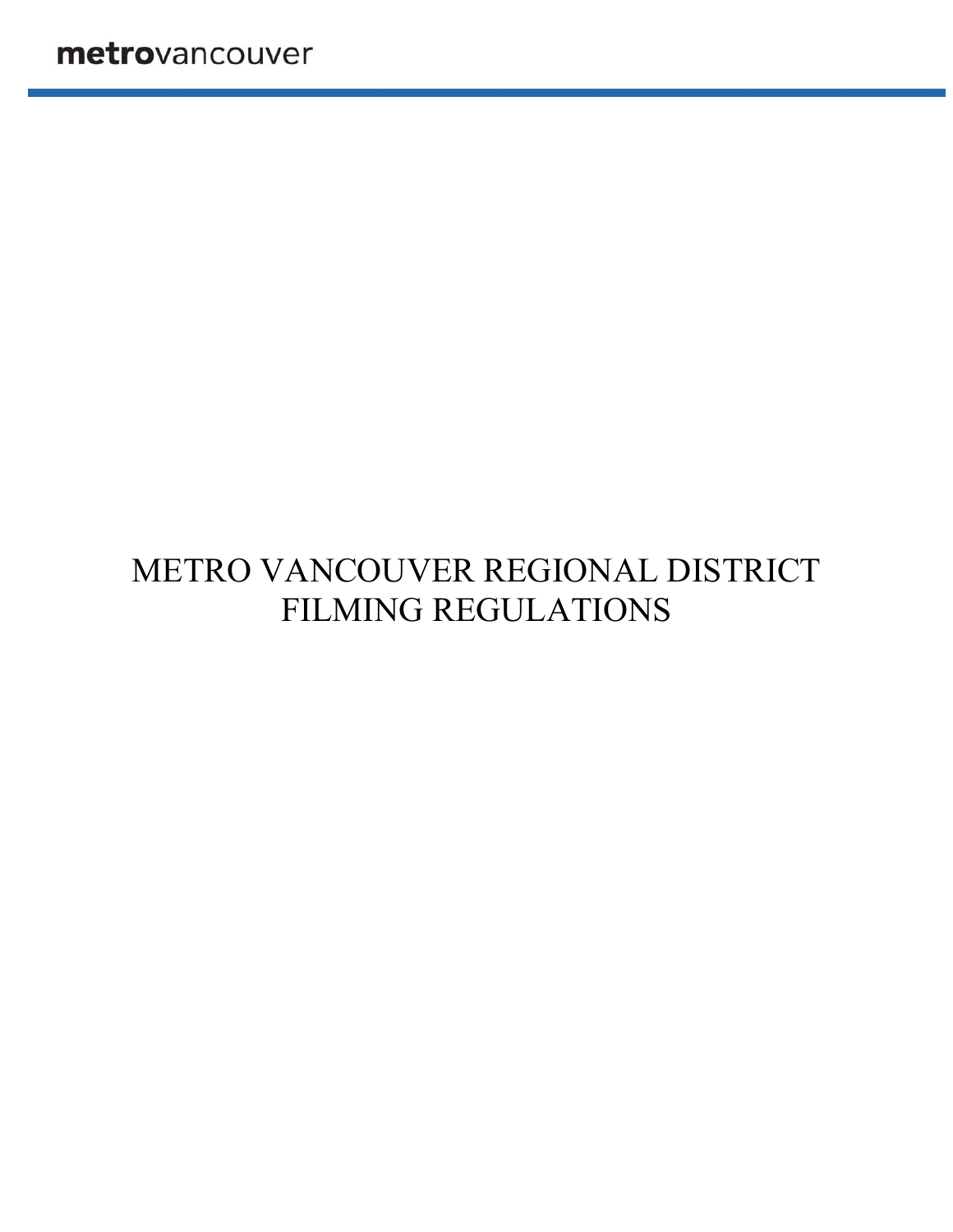# **FILMING REGULATIONS**

An ordinance to regulate the conditions under which filming may occur on MVRD premises, under the authority of *The Local Government Act*, Chapter 323, Part 24, Division 4, 796(1)(a).

## **1.0 Definitions**

- **1.1** Filming Activities: include all scouting activities and site surveys, technical surveys, preparation work, actual filming, subsequent site clean-up and restoration for all commercial and non-commercial filming on MVRD premises.
- **1.2** Student Filming: filming activities by students able to provide proof of registration in an accredited educational institution.

## **2.0 Regulatory Compliance**

**2.1** Filming activities shall comply with all applicable Municipal, Regional, Provincial and Federal Acts and Regulations.

## **3.0 Filming Site Supervisor**

- **3.1** The Filming Site Supervisor assigned by the Filming Coordinator will continually supervise all filming activities by the Production Company.
- **3.2** The Filming Site Supervisor may negotiate, authorize, deny, suspend or terminate filming activities.

# **4.0 Production Company Authorized Executive**

- **4.1** The Production Company must appoint an Authorized Executive who is legally and fiscally responsible for all Production Company activities, and has authority over the director and filming crew and all Production Company employees, agents, contractors or volunteers.
- **4.2** The Authorized Executive:
	- a) must provide the Filming Site Supervisor with a 24-hour contact number and be available during all filming activities;
	- b) shall read, agree to and sign the Indemnification Agreement and Filming Checklist;
	- c) shall be responsible for ensuring Production Company employees, agents, contractors and volunteers are informed of and abide by MVRD policies and regulations;
	- d) shall be responsible for carrying out all instructions as requested by the Filming Site Supervisor.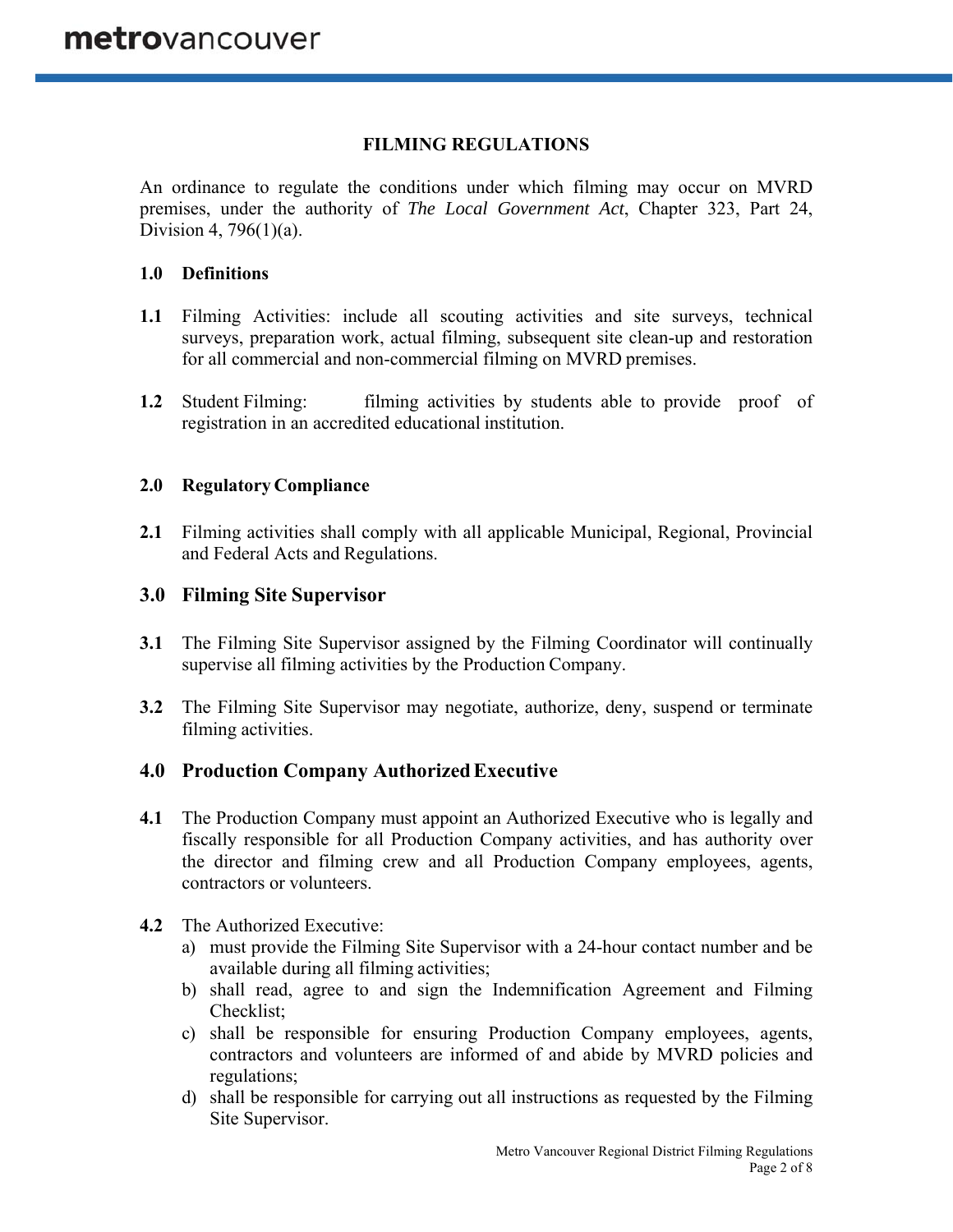# **5.0 Filming Activities Approval**

- **5.1** Filming activities may be approved by the Filming Coordinator after the Production Company:
	- a) reads, understands and agrees to abide by the MVRD Filming Policy and regulations.
	- b) reviews on site the proposed filming activities with the assigned Filming Site Supervisor at least five (5) working days in advance of the proposed filming activity for proper review and consideration. MVRD may be able to accommodate filming requests in less time.
	- c) submits to the Filming Site Supervisor all required written approvals and conditions from the appropriate Federal, Provincial, Regional and/or Municipal agencies responsible for governing watercourses and land-based resources within MVRD premises.
	- d) submits to the Filming Coordinator:
		- i. a completed Filming Application outlining:
			- $\bullet$  film site(s) requested
			- crew and cast size, number of vehicles
			- dates and times crew proposes to be in the area
			- $\bullet$  general description of scene(s) to be filmed
			- details of stunts or special effects causing conditions unusual for the premises
			- type and extent of equipment involved
			- any site-specific requirements
		- ii. the application fee
		- iii. the security deposit
		- iv. proof of insurance
		- v. a signed Indemnification Agreement
		- vi. a WCB Clearance Letter
		- vii. a completed Filming Checklist.
- **5.2** Filming activities will only proceed after the Production Company receives signed approval from the Filming Coordinator.

# **6.0 Notification of Schedule and Activity Changes**

- **6.1** The Filming Site Supervisor has full authority to accept or deny any schedule or activity changes including expansion of scope of activities beyond those in the initial application.
- **6.2** The Production Company must submit for authorization to the Filming Site Supervisor all filming schedule or activity changes at least 24 hours prior to the commencement of such schedule or activity changes.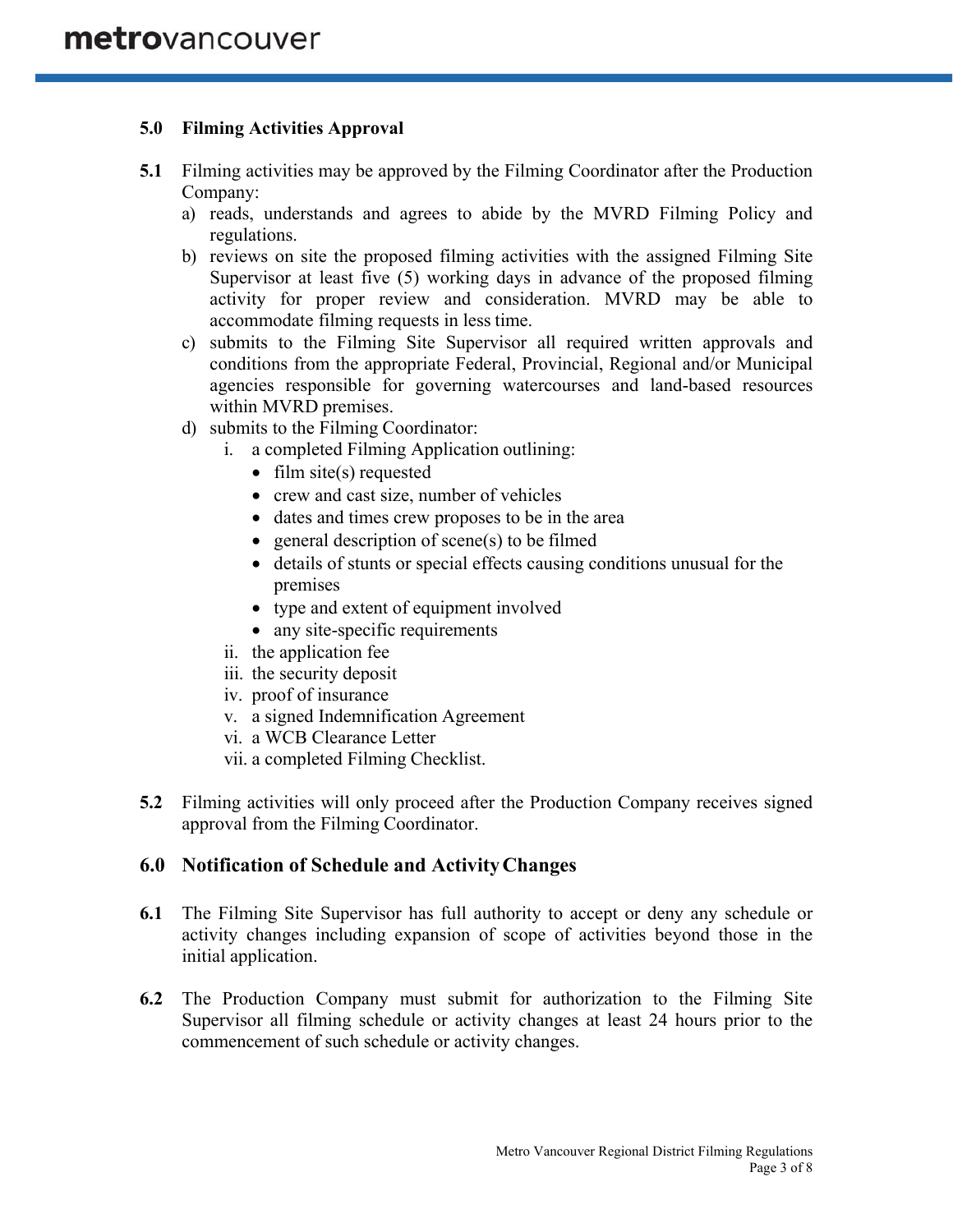## **7.0 Fees and Charges**

- **7.1** Fees and charges for filming activities will be as per Section 6.0 in Schedule A of the MVRD Regional Parks Regulation Bylaw 1177.
- **7.2** MVRD reserves the right to require the Production Company to hire, at the expense of the Production Company, recognized professional environmental or heritage consultants, acceptable to the MVRD, for evaluation or consultation for sites with environmental or heritage values, as determined by the MVRD.
- **7.3** The Production Company shall fairly compensate MVRD caretakers or tenants for costs and inconvenience when filming activity occurs in their home premises owned by the MVRD.
- **7.4** The MVRD may, for a fee, provide certain MVRD equipment to the Production Company. Only MVRD staff will operate the equipment and within prescribed operating conditions.
- **7.5** If requested by the Production Company, the Filming Site Supervisor will provide a cost estimate of all fees and additional charges, based upon the proposed use as defined in the application form.
- **7.6** The Filming Site Supervisor shall obtain from the Production Company acceptance of all fees and rates, costs and charges before filming activities commence.
- **7.7** The Filming Site Supervisor shall be responsible for documenting all fees and rates, costs and charges incurred as a result of filming activities.
- **7.8** The Filming Coordinator shall invoice the Production Company for fees and rates, costs and charges at the conclusion of filming activities.
- **7.9** If filming is cancelled for any reason, the Production Company is responsible for all costs incurred by the MVRD up to the time of cancellation.

# **8.0 Security Deposit**

- **8.1** The Production Company must submit a security deposit as per Section 6.0 in Schedule A of the MVRD Regional Parks Regulation Bylaw 1177, in the form of a certified cheque payable to the MVRD.
- **8.2** The Filming Coordinator shall refund the security deposit to the Production Company after all invoices and insurance claims have been paid, and after satisfactory clean-up and restoration of the premises. The Filming Coordinator may satisfy any unpaid items (e.g. uninsured liabilities or insurance deductibles) and deduct the amount so paid from the security deposit.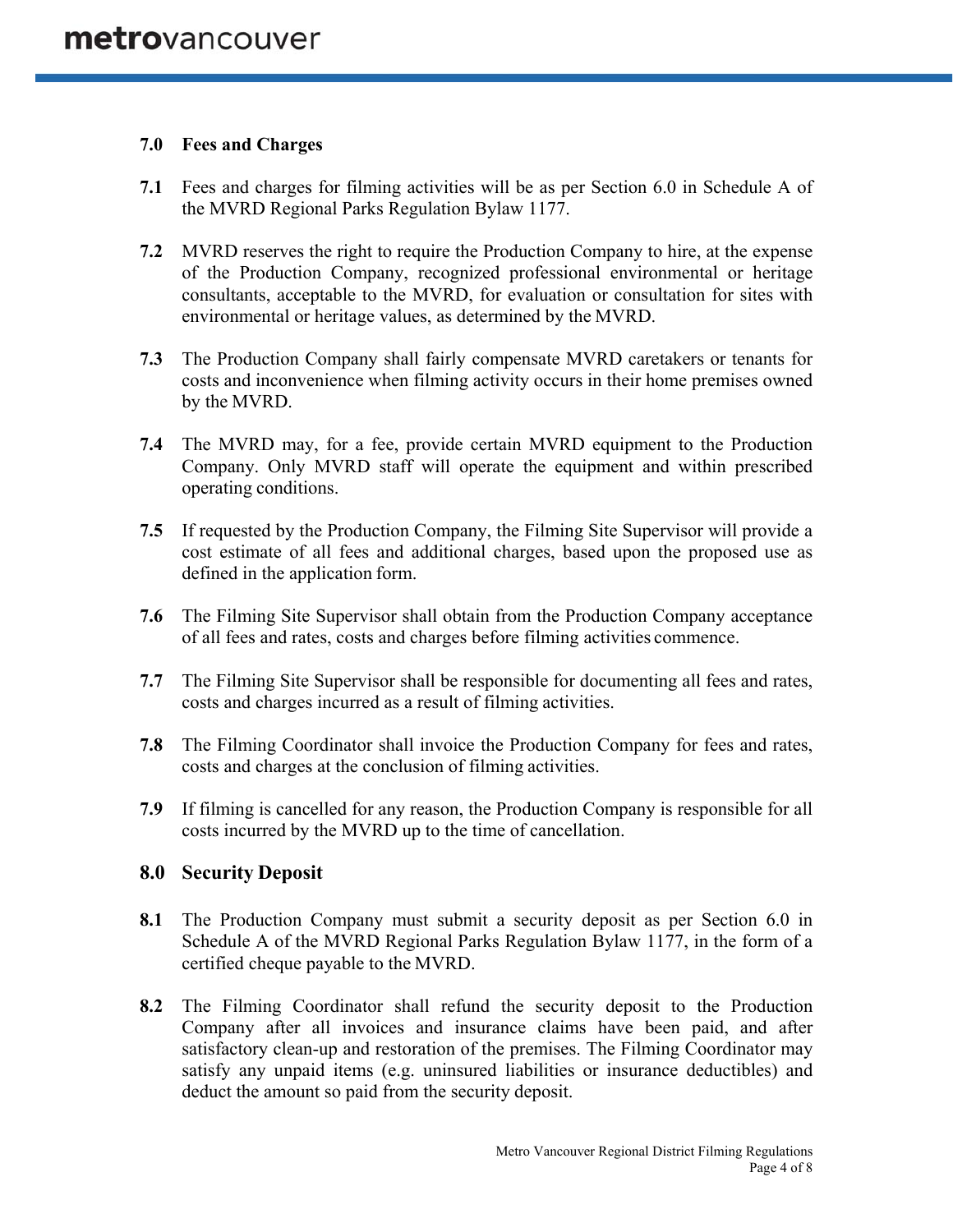- **8.3** The Production Company may request the security deposit be applied to the final invoice.
- **8.4** A single security deposit may, by mutual agreement between the Filming Coordinator and the Production Company Authorized Executive, be held for returning or long term productions, and will be held until all filming activities are completed and all invoices are paid in full.

## **9.0 Insurance**

- **9.1** The Production Company shall be required to purchase and maintain throughout the filming activities Comprehensive General Liability insurance as per Schedule 1, and the MVRD must be designated as an additional insured.
- **9.2** The Production Company shall be responsible for any loss or damage which occurs and which is less than the deductible or is not covered by the Insurance Policy.
- **9.3** The MVRD shall be notified 30 days in advance of cancellation of the Insurance Policy.

# **10.0 Workers' Compensation Coverage**

**10.1** The Production Company shall ensure Workers' Compensation coverage is provided for its employees, agents and contractors.

# **11.0 Filming Site Health And Safety**

- **11.1** The Production Company shall be responsible for the health and safety of Production Company employees, agents, contractors and volunteers.
- **11.2** The Filming Site Supervisor may require the Production Company to have medical, water safety and/or fire suppression personnel on site, at the expense of the Production Company, depending on the nature of filming activities and associated potential hazards.

# **12.0 Parking**

- **12.1** Private vehicle parking is permitted only in designated parking areas.
- **12.2** Transportation from the designated parking area to the filming site is the responsibility of the Production Company, subject to the authorization of the Filming Site Supervisor.
- **12.3** Production Company personnel are not permitted to overnight on MVRD premises in private or Production Company vehicles.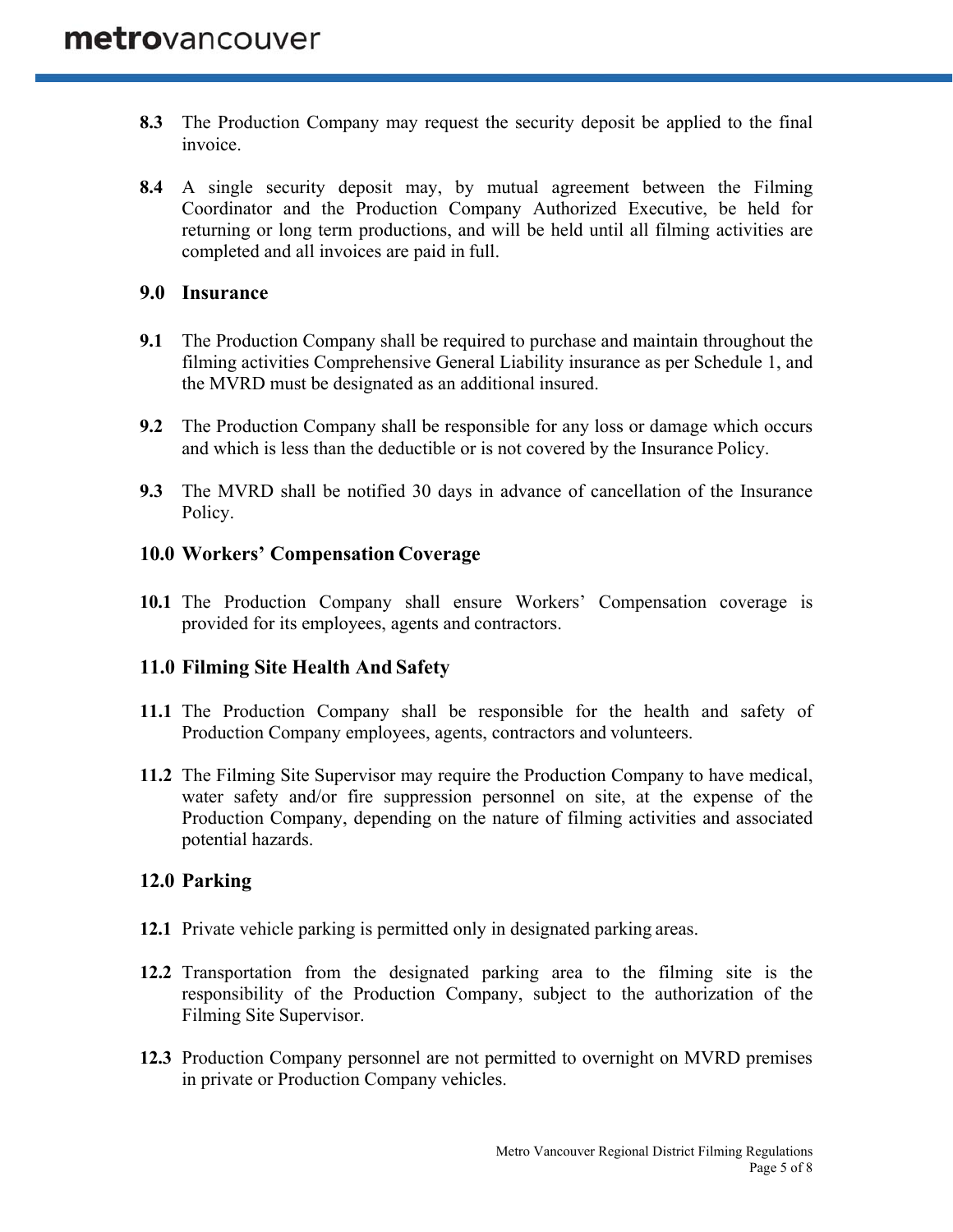# **13.0 Traffic**

- **13.1** The Production Company shall not stop the normal flow of traffic at any time without prior authorization from the Filming Site Supervisor. The Production Company must station flag persons, in communication via radio, prior to road closures at road closure boundaries.
- **13.2** All roads must be maintained for emergency vehicle access.

# **14.0 Security**

- **14.1** Production Company security arrangements shall be authorized by the Filming Site Supervisor.
- **14.2** The Production Company may be required to hire security personnel, to the Filming Site Supervisor's satisfaction, to ensure public safety within the filming area(s).

## **15.0 Plants and Natural Objects**

**15.1** The Production Company shall not destroy, cut, remove, relocate or drive over any tree, shrub, flower, moss, grass area, footpath or natural object without prior approval from the Filming Coordinator.

#### **16.0 Animals**

- **16.1** The Production Company shall not bring any animals of any kind onto MVRD premises without prior approval from the Filming Coordinator. MVRD reserves the right to require a veterinarian's letter certifying that the animal is free from diseasecausing bacteria and parasites.
- **16.2** Animals shall be kept under control at all times. The Filming Site Supervisor may require cages or other animal control measures, or may require an animal trainer/wrangler be on site during the filming of scenes that require the animal.

#### **17.0 Use of Chemicals**

**17.1** The Production Company shall not use, or permit to be brought onto MVRD premises, any chemicals or other hazardous materials except as authorized by the Filming Site Supervisor. Chemicals and hazardous materials include, but are not limited to, black powder, propane, naphtha, diesel fuel, and gasoline.

# **18.0 Equipment**

**18.1** Production Company equipment and vehicles must be in sound operating and clean condition.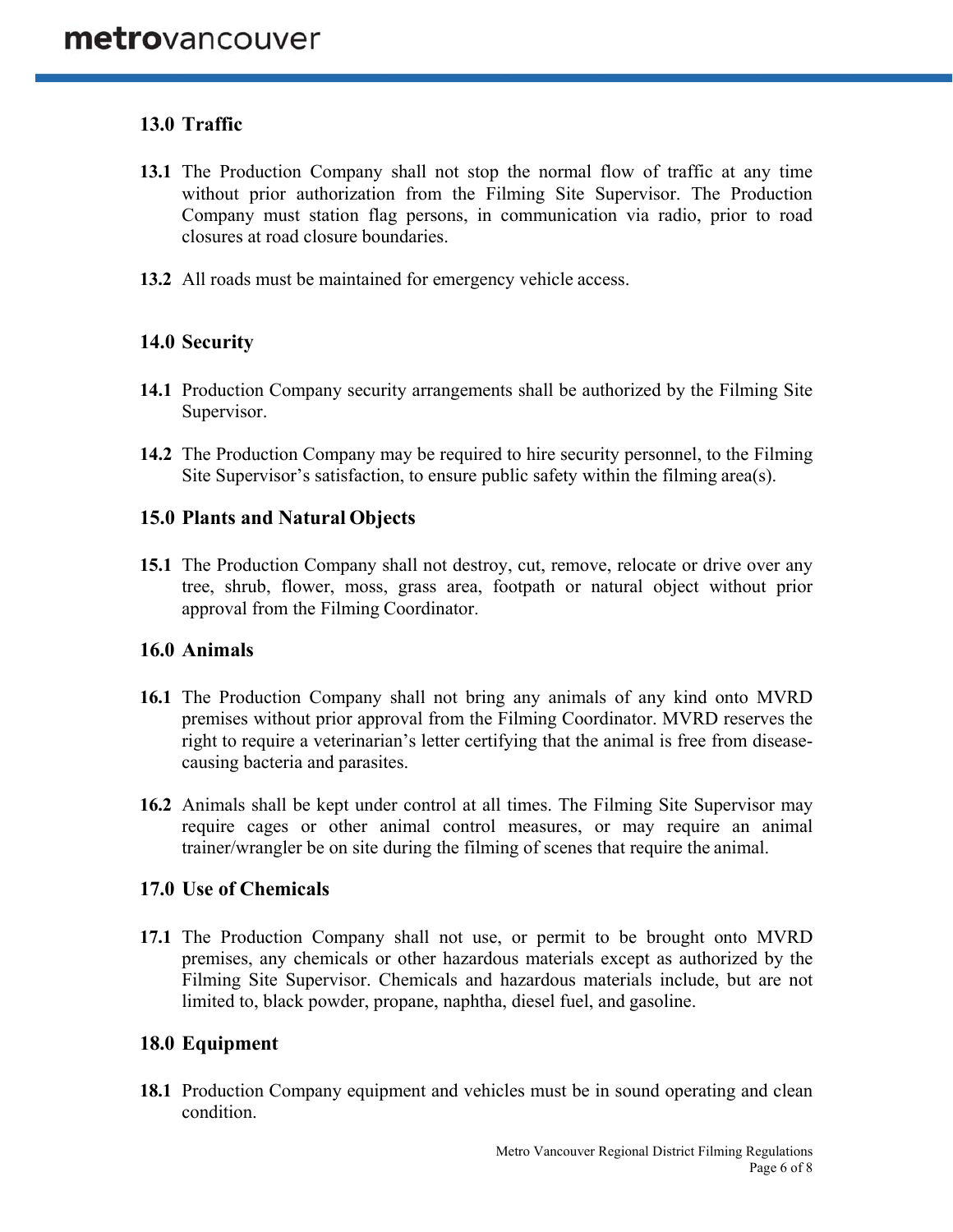# **19.0 Fire Safety**

**19.1** The Production Company shall, at its own expense, use every means to prevent and extinguish fire arising directly or indirectly from filming activities, except as approved by the Filming Coordinator.

#### **20.0 Site Restoration**

- **20.1** The Production Company shall restore premises used for filming activities to the satisfaction of the Filming Site Supervisor.
- **20.2** The Production Company shall be responsible for all direct and associated costs for site rehabilitation and replacement of destroyed assets including, but not limited to, amenity values lost and any damage in excess of the security deposit.

# **21.0 Garbage and Waste Disposal**

- **21.1** The Production Company must provide and maintain chemical toilets except where toilet facilities are provided. Only approved toilet facilities must be used, without exception.
- **21.2** The Production Company shall, at the expense of the Production Company, properly remove and dispose of all garbage, refuse and animal wastes resulting from filming activities outside of MVRD premises, or with Filming Site Supervisor authorization, use MVRD garbage receptacles with applicable disposal fee.

# **22.0 Closures**

- **22.1** The MVRD reserves the right to close any area(s) at any time.
- **22.2** The MVRD shall not be responsible for loss of production time or costs incurred by the Production Company resulting from such closures.

# **23.0 Credits**

**23.1** The MVRD reserves the right to require the Production Company film to display the following credit line:

#### **Acknowledge cooperation of the Metro Vancouver Regional District**

(Name of Site) (Municipality)

**British Columbia, Canada**